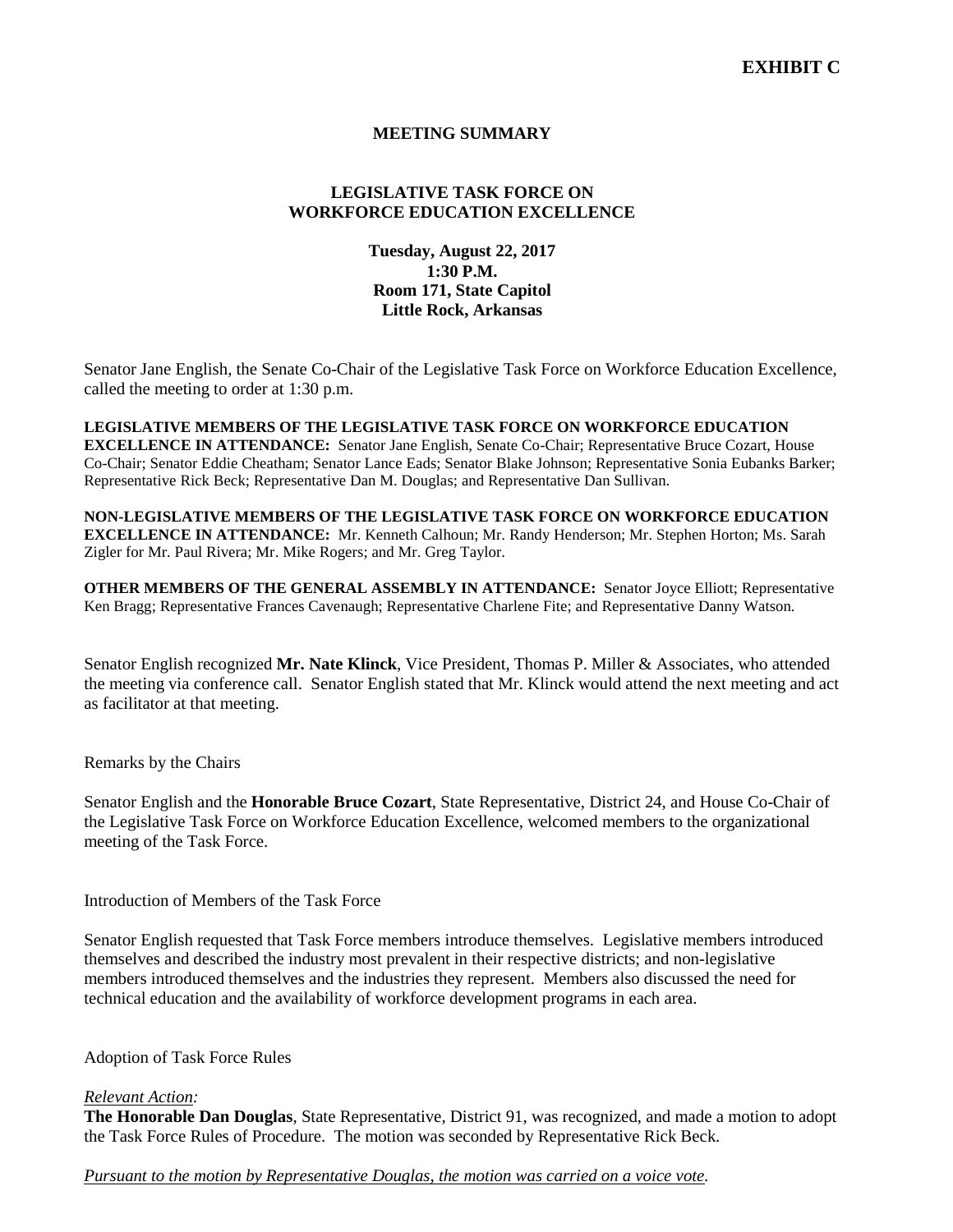Meeting Summary **EXHIBIT C** Tuesday, August 22, 2017 Page 2 of 3

*Exhibit:* Exhibit E – Task Force Rules of Procedure

Review of the Provisions of Act 951 of 2017

### *Presenter:*

**Mr. Isaac Linam**, Staff Attorney, Bureau of Legislative Research, was recognized. Mr. Linam reviewed Act 951 of 2017, sponsored by Senator J. English, which created the Task Force. He explained what is set out in the Act as duties of the Task Force and what Senator English envisioned as its purpose. His discussion included its organization, conduct of its meetings, and definition of its quorum. He stated the overarching duty is to review and research ways to improve career and technical education programs and workforce development programs to achieve a positive economic impact on the State of Arkansas. Mr. Linam stated that a written preliminary report of the activities, findings, and recommendations of the Task Force is due on or before February 1, 2018; and a written final report of the activities, findings, and recommendations of the Task Force is due on or before September 1, 2018. He noted the written reports shall be filed with the Governor, the Speaker of the House of Representatives, the President Pro Tempore of the Senate, and the Chairs of the House Committee on Education and the Senate Committee on Education. He said the Task Force expires on July 1, 2019.

Senator English commented on the increased interest of business and industry in making a workforce development system happen across the United States. She said industry has to be the driver in determining the skills and the systemic structure needed. She briefly discussed a business profile of companies across the nation, put together by the national Business Roundtable, and things those companies are doing in cooperation with the education system to push middle skills forward. She stated there are many examples of industry in Arkansas working with the K-12 system, two-year colleges, and 4-year colleges; but, it is necessary to ascertain the effectiveness of these programs. Senator English noted that Arkansas spends about \$5 billion on K-12, and another \$245 million on workforce training. She said new data is available to help determine the success of current workforce training. Senator English said Arkansas is 49<sup>th</sup> in the nation in income and that number needs to be improved. She said approximately 60% of Arkansans participate in the workforce. She stated the underemployed, those who have never worked before, those without a high school diploma, veterans, and others have to be incorporated into the workforce development system. Senator English stated the Task Force would be engaging in more conversations and meetings in different parts of the state; and will provide an opportunity for industry to come to the table.

#### *Contributor to the Discussion:*

**Ms. Nell Smith**, Administrator, Policy Analysis and Research Section, Bureau of Legislative Research

#### *Issues Included in the Discussion:*

- clarifying Arkansas's cost-of-living rank in the nation,
- clarifying the workforce participation, underemployment, and unemployment rates,
- achieving success by focusing on a solution and not the problem,
- **•** breakdown between public education and the workforce,
- enticing students to participate in workforce development programs to fill supply chain needs,
- appropriate grade level to begin discussing different career paths with young people,
- enabling a student to experience the culture of a company,
- making a vocational career "cool" again,
- providing students with more "success stories" about vocational careers,
- having a better broadcast network to deliver industry's message,
- inviting representatives of industry to visit classrooms,
- encouraging students to think about a "future story,"
- transforming students' perception of industry,
- helping students understand the cost of living,
- changing economic incentives that keep people out of the workforce,